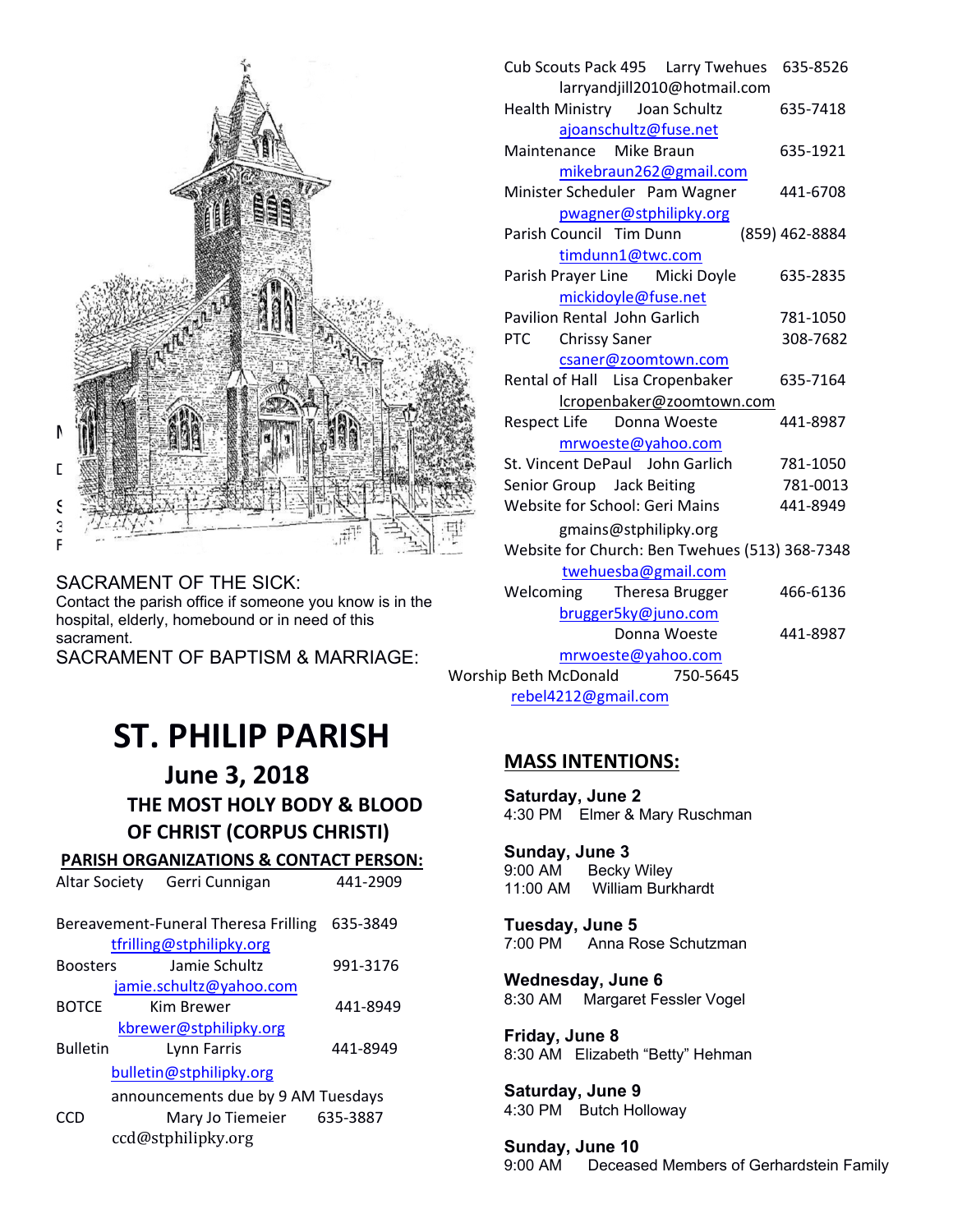#### *OTHERS FIRST* **– JUNE:**

For the month of June, we will be collecting children and adult underwear for Brighton Center. Something this basic that we may take for granted can make the difference in the confidence and well-being of anyone. Let's fill up the chest in the side vestibule. Thank you.

#### **ALTAR FLOWERS:**

The flowers are in memory of Lou Ann Roth.

#### **NOTE FROM FATHER BOB:**

At all Masses this weekend, there will be a blessing of religious items. If you have received or are giving gifts for graduation or confirmation and wish to have them blessed or if you have statues, crucifixes or other items in the home and would like them blessed, please bring them and place on the table that will be in front of the altar. All items will be blessed during the Mass.

#### **2018 Cross the Bridge for Life:**

Join thousands of tristate residents at Newport's Riverfront Row festival area **today Sunday, June 3rd .** We will be crossing the Purple People Bridge. Festivities begin at 1:00 p.m. with music, free face painting; balloon artists and more! The walk begins after a brief program at 2:00 p.m. For more information, please visit crossthebridgeforlife.org.

## **SUMMER FESTIVAL: JUNE 16TH**

#### **ALTAR SOCIETY ANNUAL DINNER:**

We will be having our annual dinner out on **Thursday, June 7th at 6:00 p.m. at Dominic's in Alexandria**. If you would like to go, please make a reservation with Micki Doyle (635-2835). If you need a ride, please let her know and she will get someone to pick you up. The members are looking forward to seeing everyone

#### **VACATION BIBLE SCHOOL:**

It's time to think about sun, fun, and Jesus! St. Philip will again be providing a VBS program for all children from all churches and schools ages 4 (potty trained) to 104! There's a place for everyone! Pray about joining us for *Shipwrecked: Rescued by Jesus*. Dates are **June 25- 29, 9:00 a.m. - 12:00 noon**. Registration information will be coming soon. If you have any questions or would like to volunteer, please contact Cassie Neltner (859-380- 8811 or misscassiemommy@gmail.com).

#### **HEALTH MINISTRY NOTE:**

 Hypertension (high blood pressure) is a silent killer! You may not feel differently if your blood pressure is high. We offer a free screening every other month on the third Sunday between the 9 and 11 o'clock Masses. The next screening is July 15<sup>th</sup>. We have had only 2 or 3

people take advantage of this in the past. We may have to discontinue this service if more people don't get screened. Thank you.

#### **ST. JOE – CAMP SRINGS – FESTIVAL:**

Join us on **Saturday, June 9th from 4:00 p.m. – midnight.** Famous chicken and roast beef dinners and carry outs available from 4:00 – 8:00 p.m. Games, raffles, beer, refreshments, kid games. Lots of fun!

#### **BISHOP BROSSART NEWS:**

**BBHS GOLF OUTINGS:** Both outings will be held at A. J. Jolly Golf Course and include 18 holes with cart, breakfast, lunch and dinner at the course, beer and refreshments, and the Jeff Wyler Buick GMC "Hole in One" contest for a 2018 Buick 30th Annual Ladies Outing - Thursday, June 14

9 a.m. start time. \$75.00 - Call 781-4337 for reservations

39th Annual Men's Outing – Friday, June 15 8 a.m. or 1 p.m. starts available - \$95.00 - Call 635-4657 for reservations.

#### **CCD SUNDAY RELIGION PROGRAM**

Our Grade School CCD program is now accepting registrations for next school year. Classes are each Sunday 9:50-10:50 am (between our masses). Class workbooks need to be ordered over the summer and teacher assignments planned. If your child is attending public school and you'd like more info or a registration form, please contact Mary Jo Tiemeier (635-3887 or email mjtiem@aol.com).

#### **FESTIVAL INFORMATION: (June 16th) PRAY FOR GOOD WEATHER!**

Here is the most current need for workers for the festival! Can you help?

**Funland** - Bounce House Person (supervise activity in bounce house) 7-9:30pm

**Dining Room** (air conditioned 5:30pm - 8:30pm)

**Selling Chances** - ANY 18 & older - all areas, you pick

where (Pig Raffle, Mini Raffle, Ducks, Lottery Tree,

Bankers, Pot of Gold, Rifle Raffle, etc) Walking the

grounds selling - people are there to buy chances, they are there to spend money!

**China Toss/Dime Toss** - NO selling

**Funland Clean-Up** (9:30-10:30pm) take down signs,

carry items to garage, etc

**Master of Ceremonies -** making announcements over the loud speaker

**Dealing Poker - 7-11pm**

**Money Counter** (8pm-midnight) Experience preferred